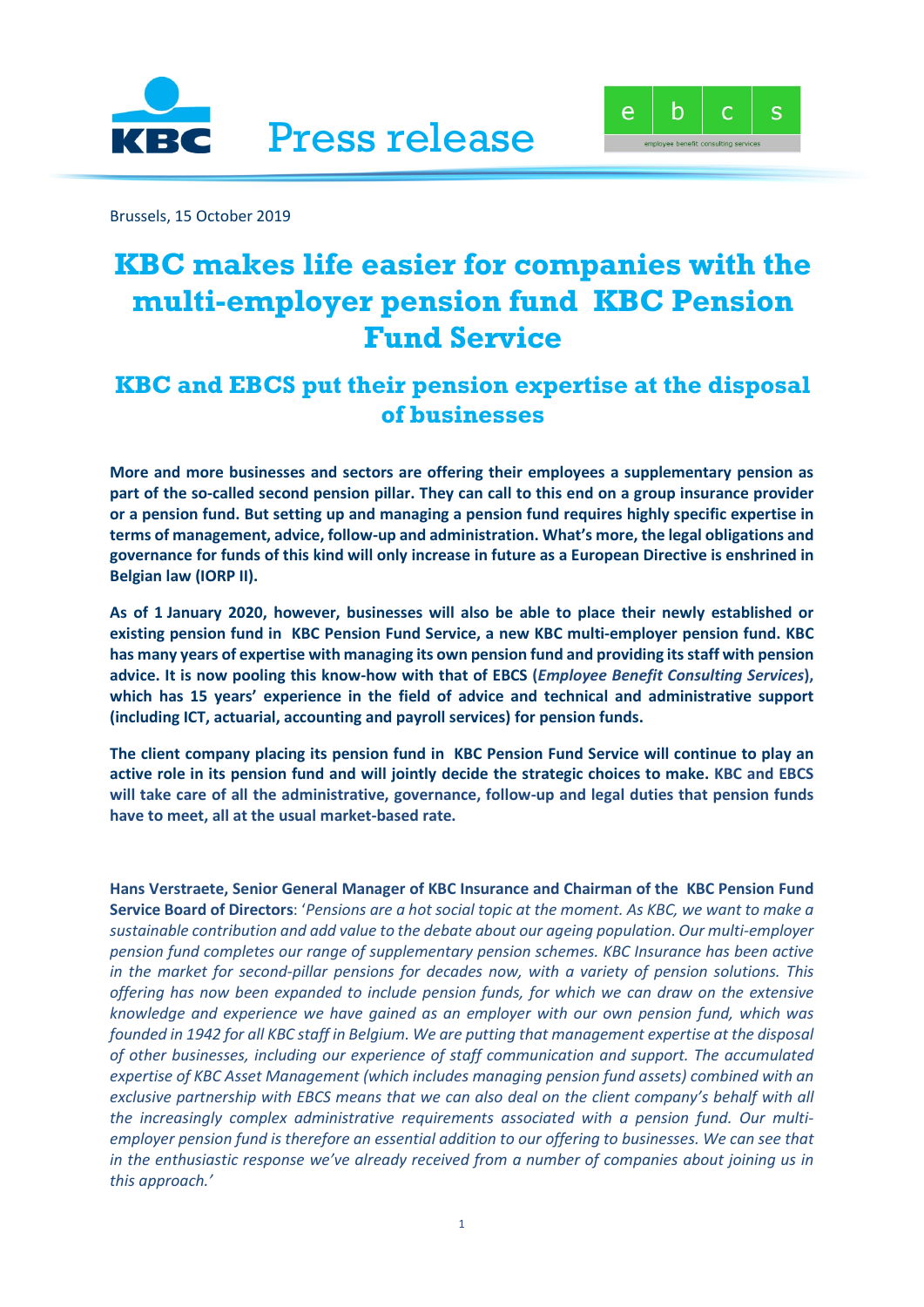**Ina Decoster, CEO and actuary at EBCS**: *'EBCS has been offering its clients a high level of expertise and reliability for years now, linked with a dynamic, innovative approach and supported by the latest technologies. We're successfully supporting over 25 pension funds in that way at present. Our approach is – and will remain – totally independent, which means we can also respond quickly and flexibly to the specific needs of every client via tailored solutions. So we're delighted to join forces for this multiemployer pension fund with a strong partner like KBC, which also has years of expertise and a proven track record with the management of its own pension fund. Together, we can make life easier for businesses when it comes to managing pension funds and meeting all the requirements that go with it, and we will make a valuable contribution to the urgent social issue of pensions. In an increasingly complex pension landscape, we see the KBC multi-employer pension fund as the right solution for businesses that want to enjoy the benefits of their own pension fund but which either aren't big enough or which don't want to deal with all the associated red tape.'*

## **Wide KBC offering for the second pension pillar**

KBC Insurance currently offers a wide range of pension products for both individuals (self-employed people) and businesses:

- Group insurance targeted at companies that want to set up a pension scheme for their employees
- Individual pension schemes or the recently introduced pension agreements for the selfemployed
- Voluntary supplementary pension schemes for the self-employed

KBC has successfully managed its own pension fund since 1942. This is now one of Belgium's largest and boasts a strong result in various types of pension scheme (defined benefits plans, defined contributions plans and cash balance plans). KBC has the advantage that it can combine the know-how of KBC Asset Management with its expertise in the field of insurance.

Beginning in 2020, KBC will offer businesses the possibility of joining a multi-employer pension fund: KBC Pension Fund Service. The new pension fund will benefit from the expertise and know-how KBC has built up with the management of pension funds of and for third parties. It will draw to this end on a dedicated team, which currently manages KBC's own pension fund, backed up by expertise from KBC Asset Management. A company can opt to offer its employees a new pension scheme within this multiemployer fund or can transfer its existing pension fund to it. It can count on KBC's support in both setting up and managing the pension fund.

KBC manages the multi-employer pension fund with EBCS, which has an outstanding reputation in this field.

**EBCS (Employee Benefit Consulting Services**) provides specialist advice and actuarial, administrative and technical IT support to companies for the personal protection schemes they offer their employees.

As an actuarial consultancy, EBCS provides the employer with the expertise it needs to develop, optimise and manage its supplementary pension scheme on a day-to-day basis. Depending on the client's needs, this support can take the form of:

- Solution-based, professional advice in areas like the creation or alteration of a pension scheme
- Actuarial calculations
- Outsourcing the pension scheme's administration and/or accounting
- Developing tailored IT tools to make internal pension administration more efficient
- Efficient operation of the internal pension administration
- Communication to employees